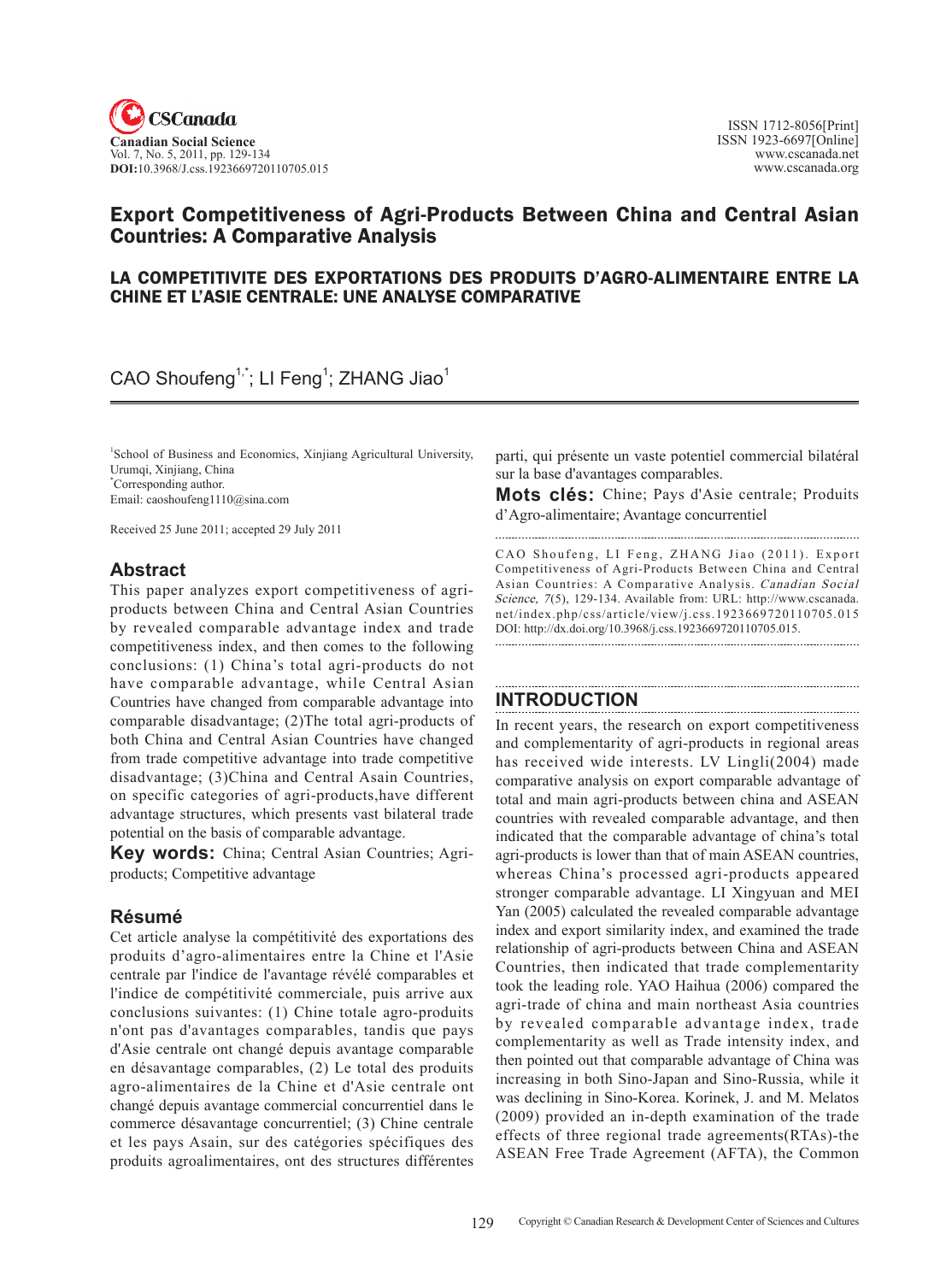Market for Eastern and Southern Africa (COMESA) and the Southern Cone Common Market (MERCOSUR)-in the agricultural sector, and then came to the result with a gravity model that the creation of AFTA, COMESA and MERCOSUR have increased trade in agri-products among their member countries.PANG Deliang and Zheng Qiongjie(2010) made comparative analysis on agri-export competitiveness between China and Japan and South Korea by market similarity index, revealed comparable advantage index and net export index, and then indicated that the comparable advantage of china's agri-products in Japan and South Korea has the upward trend.

China and Central Asian Countries, on the trade of agri-products, not only have competitiveness, but enjoy complementarity, owing to possess unique attributes, different endowments and distinct differences on agriprocess, agricultural resources and market demands respectively. LIU Yingjie and MA Huilan(2009) overall investigated the export competitiveness of main agriproducts between Xinjiang and Central Asia Countries by applying revealed comparable advantage index, net export index and international market share and then highlighted trade complementarity and existed problems. Li Yuxin and Zhu Xinxin(2010) concluded that Central Asian Countries have abundant agricultural resources and appear distinct complementarity with China, considering Xinjiang's special advantages, there exists vast cooperation potentials for Central Asian Countries and China in the field of agricultural trade, technology and investment. To date, however, comparative study on agriexport competitiveness and complementarity of China and Central Asian Countries is seldom found in the literature. This paper, adopting the revealed comparable advantage index and the export competitiveness index,will overall make comparison on agri-export competitiveness of China and Central Asian Countries from the perspective of total and six categories of agri-products respectively

## **1. Data and Analysis methods**

## **1.1 Data sources**

## **1.1.1 The Definition of Agri-Products**

Based on the agreement of agriculture and the harmonized commodity description and coding system, we define the agricultrual prodcuts as follows:HS Code 01 to 24(the fish and fish products included) and together with HS Code2905.43(mannitol), HS Code 2905.44(sorbitol), HS Code33.01 (essential oils), HS Code 35.01 to 35.05(albuminoidal substances,modified starches, glues), HS Code 3809.10(finishing agents), HS Code 3823.06(sorbitol n.e.p.), HS Code 41.01to 41.03(hides and skins), HS Code 43.01(raw furskins), HS Code 50.01 to 50.03(raw silk and silk waste), HS Code 51.01 to 51.03(wool and animal hair), HS Code 52.01-52.03(raw cotton, waste and cotton carded or combed), HS Code

#### 53.01(raw flax), HS Code 53.02(raw hemp).

As to overall assess the export competitiveness of agriproducts of China and Central Asian Countries, we divide the total agri-products into six categories with respect to HS classification. Section 1 is live animal products (HS Code 01 to 05); Section 2 is vegetable products (HS Code 06 to 14); Section 3 is Animal or Vegetable Fats products(HS Code15); Section 5 is cotton products(HS Code 52.01-52.03); section 6 is other agri-products (other remaining products).

#### **1.1.2 Data from UN COMTRADE Database**

The UN COMTRADE DATABASE is widely recognized as relatively authoritative database which contains trade flows data of more than 160 countries since 1962 for nations and products respectively. From this database, we obtain the agri-products data for China, Central Asian Countries as well as the world.

## **1.2 Analysis methods**

. . . . . . . .

#### **1.2.1 Index of Revealed Comparable Analysis (RCA)**

To capture the degree of trade specialization of one country, Balassa (1965) publicized the revealed comparative advantage (RCA) index as follows:

$$
RCA_1 = \frac{X_{iv} / X_t}{X_{wv} / X_w}
$$
 (1)

Because RCA index can greatly reduce the influence of total export volume between countries and the world, here we apply this index to calculate revealed comparative advantage of agri-products between China and Central Asian Countries. Where  $X_{i\nu}$  is the export value of county i's total agri-products to the world,  $X_t$  is the total export value of county i's all products to the world,  $X_{\text{wv}}$  is the export value of total agri-products of the world,  $X_w$  is the total export value of all products of the world. Equation (1) is used to calculate the revealed comparable advantage of total agri-products.

For better investigate the RCA of 6 categories of agriproducts, we get the following equation (2) on made adjustments for equation 1 and its variables.

$$
RCA2=\frac{X_{ijv}/X_{ta}}{X_{wjv}/X_{wa}}
$$
 (2)

Where  $X_{ijy}$  is the export value of country i's agriproduct j to the world,  $X<sub>ta</sub>$  is the export value of country i's total agri-products to the world,  $X_{\text{wjy}}$  is the total export value of agri-product j of the world,  $X_{wa}$  is the total export value of agri- products of the world.If RCA is higher than 1, indicating that the country i has comparable advantage for total or specific category agri-products,vice versa.

#### **1.2.2 Trade competitiveness Index (TC)**

Trade competitiveness index (TC) is a ratio of one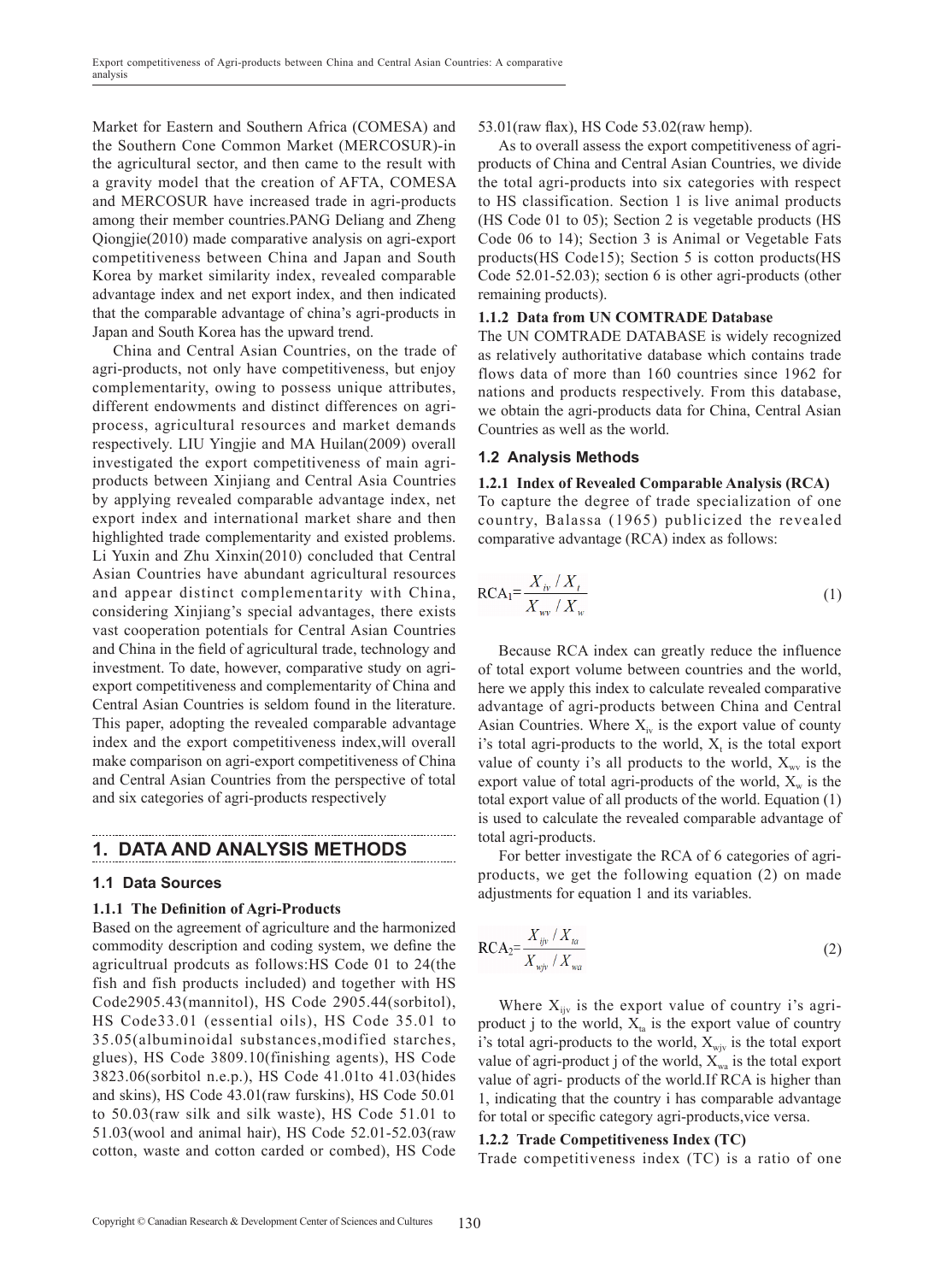country's net exports of products with its total trade volume, which is widely used to describe the international competitiveness of one country's specific product or industry. Its formula is expressed as:

$$
TC_1 = \frac{X_i - M_i}{X_i + M_i}
$$
\n<sup>(3)</sup>

Where  $X_i$  and  $M_i$  are the total export and import value of county i's agri-products respectively.

Similarly, we also make adjustments for equation (1) as to investigate trade competitiveness of specific category products, therefore, we obtain the equation (2) as follows:

$$
TC_2 = \frac{X_{ij} - M_{ij}}{X_{ij} + M_{ij}}\tag{4}
$$

Where  $X_{ii}$  and  $M_{ii}$  are the export and import value of county i's agri-product j respectively.

The index range of  $(-1, 1)$ , generally, if TC=-1, meaning that only imported not exported and the country i doesn't have any trade competitive advantage; if TC is greater than -1 and lower than 0, indicating that it doesn't have trade competitive advantage; If TC is greater than 0 and lower than 1, showing that it has stronger trade competitive advantage; if TC=1, meaning that only exported not imported and it has the strongest trade competitive advantage.

## **2. Empirical results**

## 2.1 Comparable Analysis on Export **Competitiveness of Total Agri-products**

**2.1.1 Revealed Comparable Advantage (RCA)** 

#### **Analysis**

Table 1 is the RCA Index of total agri-products of China and Central Asian Countries during the period of 2002- 2009, from which we can find that:

The RCA indices of China's total agri-products are always lower than 1, and with the trend of gradual decrease, and have dropped from 0.69 in 2002 to 0.38 in 2009, which indicate that China's total agri-products do not hold comparable advantage, even its competitiveness has yearly deteriorated.

The RCA indices of agri-products of Central Asian Countries also share the trend of decline, and have decreased from 1.40 in 2002 to 0.70 in 2009. whereas the RCA indices are always higher than 1 during 2002-2007, which can represent that total agri-products of Central Asian countries enjoy comparable advantage, but turn into comparable disadvantage in 2008-2009, with the RCA indices being lower than 1.

From the perspective of the RCA index of total agri-products of each country among Central Asian Countries,during the period of 2002-2009, We can conclude that, total agri-products of Uzbekistan, Tajikistan and Kyrgyzstan always have comparable advantage, whereas that of Kazakhstan and Turmenistan do not.

Observing from the changing trends, the comparable advantage of both Uzbekistan and Kyrgyzstan are on downward trend, with their indices dropping from 5.75 and 3.28 in 2002 to 2.27 and 1.79 in 2009 respectively;the comparable advantage of Tajikstan appear volatile trend, with the RCA indices being higher than 1, the highest is 5.08 in 2004. however, the total agri-products of Kazakhstan do not enjoy comparable advantage, with the RCA indices being lower than 1, the lowest is 0.43 in 2005.Those of Turkmenistan overall do not hold comparable advantage, with the RCA indices being lower than 0.5 except 1.22 in 2009.

**Table 1 RCA Index of total Agri-products of China and Central Asian Countries**

|                         | 2002 | 2003 | 2004 | 2005 | 2006 | 2007 | 2008 | 2009 |
|-------------------------|------|------|------|------|------|------|------|------|
| China                   | 0.69 | 0.61 | 0.52 | 0.50 | 0.48 | 0.42 | 0.38 | 0.38 |
| Central Asian Countries | .40  | 51.ء | 1.40 | 1.04 | 1.06 | 1.04 | 0.72 | 0.70 |
| Kazakhstan              | 0.78 | 0.91 | 0.68 | 0.43 | 0.49 | 0.66 | 0.59 | 0.46 |
| Kyrgyzstan              | 3.28 | 2.29 | 2.48 | 2.73 | 2.74 | 2.51 | 1.83 | 1.79 |
| Uzbekistan              | 5.76 | 5.65 | 6.33 | 5.49 | 5.06 | 3.78 | 1.87 | 2.27 |
| Tajikistan              | 3.86 | 4.12 | 5.08 | 3.72 | 3.87 | 3.41 | 4.12 | 3.96 |
| Turkmenistan            | 0.33 | 0.28 | 0.45 | 0.32 | 0.41 | 0.49 | 0.24 | 1.22 |

**Sources:** Calculated by authors based on UN COMTRADE DATABASE.

#### **2.1.2 Trade competitiveness (TC) Analysis**

Table 2 is the TC Index of total agri-products of China and Central Asian Countries during the period of 2002- 2009, from which we can find that total agri-products of both China and Central Asian Countries have changed from trade competitive advantage into trade competitive

disadvantage, with their TC indices gradually decreasing and being lower than 0 since 2008.

From the perspective of the TC index of total agri-products of each country among Central Asian Countries,We can conclude that, total agri-products of Uzbekistan always enjoy trade competitive advantage,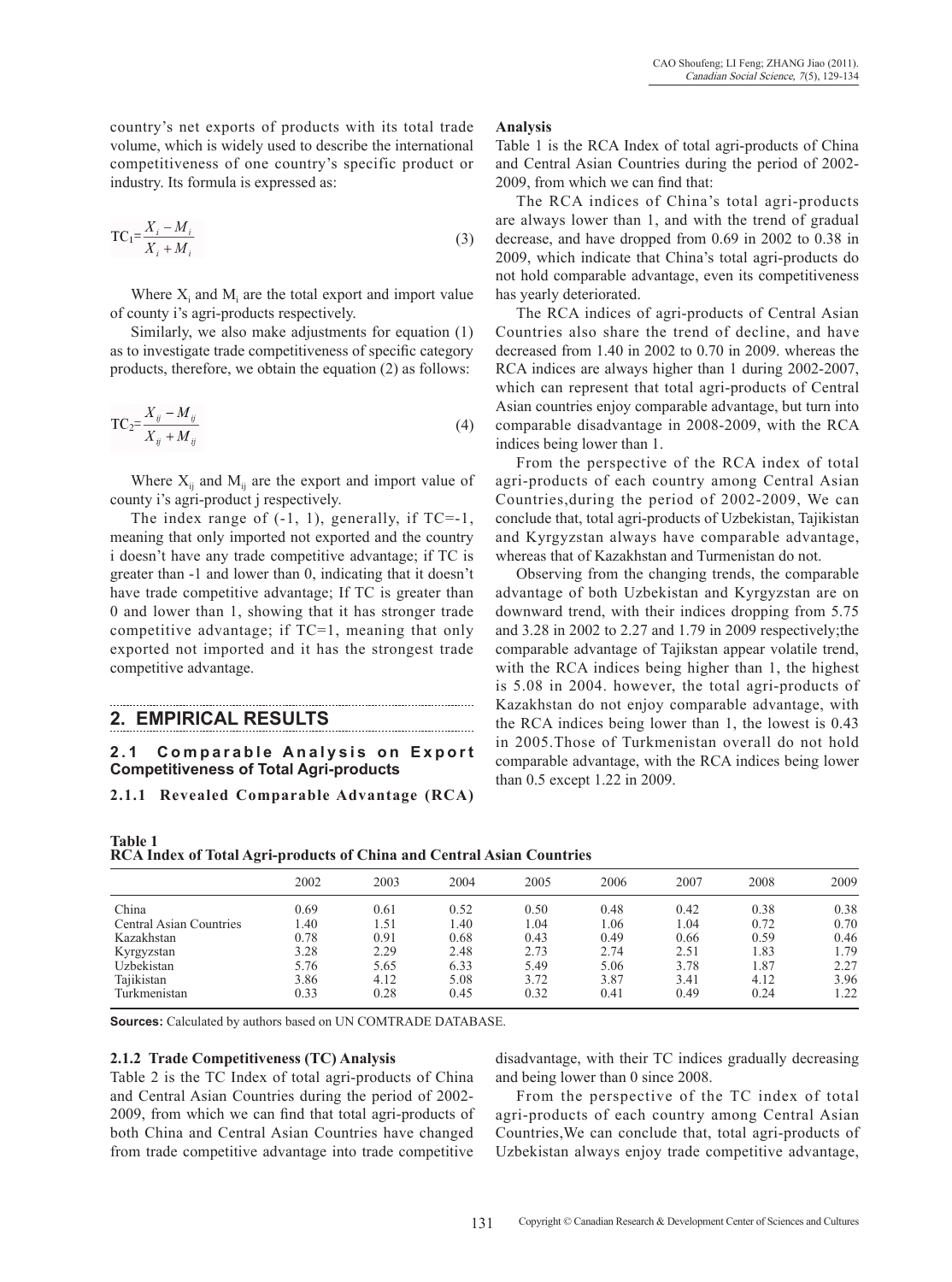whereas Turkmenistan seldom hold, Kyrgyzstan, Kazakhstan and Tajikistan have changed from trade competitive advantage into trade competitive disadvantage.

| <b>Table 2</b> |                                                                      |  |  |
|----------------|----------------------------------------------------------------------|--|--|
|                | TC Index of Total Agri-products of China and Central Asian Countries |  |  |

|                         | 2002    | 2003    | 2004    | 2005    | 2006    | 2007    | 2008    | 2009    |
|-------------------------|---------|---------|---------|---------|---------|---------|---------|---------|
| China                   | 0.19    | 0.12    | 0.03    | 0.09    | 0.14    | 0.04    | $-0.11$ | $-0.09$ |
| Central Asian Countries | 0.25    | 0.31    | 0.32    | 0.16    | 0.17    | 0.13    | $-0.02$ | $-0.14$ |
| Kazakhstan              | 0.09    | 0.18    | 0.07    | $-0.18$ | $-0.13$ | 0.00    | 0.05    | $-0.14$ |
| Kyrgyzstan              | 0.20    | 0.06    | 0.01    | $-0.14$ | $-0.27$ | $-0.31$ | $-0.43$ | $-0.47$ |
| Uzbekistan              | 0.59    | 0.71    | 0.76    | 0.69    | 0.73    | 0.58    | 0.12    | 0.06    |
| Tajikistan              | 0.22    | 0.20    | 0.24    | 0.04    | $-0.06$ | $-0.11$ | $-0.19$ | $-0.08$ |
| Turkmenistan            | $-0.30$ | $-0.46$ | $-0.07$ | $-0.14$ | 0.03    | 0.14    | $-0.36$ | $-0.33$ |

**Sources:** Calculated by authors based on UN COMTRADE DATABASE.

Observing from the changing trends, the trade competitive advantage of Uzbekistan has upward and downward trends, with the TC changing ups and downs, the lowest(0.06) in 2009. The TC indices of Kyrgyzstan appear on the decline, and decend from 0.20 in 2002 to -0.47 in 2009.The TC indices of Kazakhstan appear volatile change, and mainly be below 0 since 2005. The TC indices of Tajikistan hold the trend of increase and decrease, and become lower than 0 since 2006.The TC indices of Turkmenistan are higher than 0 only in some individual years.

## **2.2 Analysis on Export Competitiveness of Specific group Agri-products**

## **2.2.1 Revealed Comparable Advantage (RCA) Analysis**

Based on the results of RCA index of six categories of agri-products in 2009 (see table 3), we can find that China's live animal products,vegetable products, Prepared Foodstuffs products and other agri-products have comparable advantage, with their RCA indices being 1.07,1.04,1.07 and 1.32 respectively, among which the comparable advantage of other agri-products is quite obvious, whereas Animal or Vegetable Fats products and Cotton products are not, because their RCA indices are 0.17 and 0.06 respectively.

See from the perspective of Central Asain Countries, we can conclude that:

Live animal products do not have comparable advantage, with the RCA index of 0.22.Among Central Asian Countries, the RCA indices being 0.25 (Kazakhstan), 0.69 (Kyrgyzstan), 0.06 (Uzbekistan), 0.17 (Tajikistan) and 0.02 (Turkmenistan) respectively, which represents they do not have comparable advantage.

Vegetable products have comparable advantage, with the RCA of 0.22.Among Central Asian Countries, Turkmenistan has comparable disadvantage with the RCA(0.89), while other countries have higher comparable advantage, with their RCA indices being 2.60 (Kazakhsta), 1.56(Kyrgyzstan), 1.70 (Uzbekistan) and 2.18 (Tajikistan) respectively.

Animal or vegetable fats produts do not hold comparable advantage, with the RCA index of 0.25. Among Central Asian, their indices being 0.33 (Kazakhstan), 0.61 (Kyrgyzstan), 0.07(Uzbekistan), 0.02 (Tajikistan) and 0.09 (Turkmenistan) respectively, which indicate that they do not share comparable advantage.

| Table 3 |                                                                                      |  |  |
|---------|--------------------------------------------------------------------------------------|--|--|
|         | RCA Index of 6 Categories Agri-products of China and Central Asian Countries in 2009 |  |  |

|                         | Live animal | Vegetable       | Animal or Vegetable  | Prepared Foodstuffs | Cotton         | Other    |
|-------------------------|-------------|-----------------|----------------------|---------------------|----------------|----------|
|                         | products    | <b>Products</b> | <b>Fats Products</b> | products            | products       | Agri-    |
|                         | $(HSO1-05)$ | (HS06-14)       | (HS15)               | $(HS16-24)$         | $(HS52.01-03)$ | products |
| China                   | 1.07        | 1.04            | 0.17                 | 1.07                | 0.06           | 1.23     |
| Central Asian Countries | 0.22        | 0.22            | 0.25                 | 0.20                | 22.14          | 0.43     |
| Kazakhstan              | 0.25        | 2.60            | 0.33                 | 0.22                | 5.95           | 0.19     |
| Kyrgyzstan              | 0.69        | 1.56            | 0.61                 | 0.52                | 14.45          | 0.97     |
| Uzbekistan              | 0.06        | 1.70            | 0.07                 | 0.14                | 49.49          | 0.44     |
| Tajikistan              | 0.17        | 2.18            | 0.02                 | 0.06                | 31.61          | 0.96     |
| Turkmenistan            | 0.02        | 0.89            | 0.09                 | 0.03                | 83.62          | 1.67     |

**Sources:** Calculated by authors based on UN COMTRADE DATABASE.

Prepared foodstuffs products do not hold comparable advantage, with the RCA index of 0.25. Among Central Asian Countries, their indices being 0.22 (Kazakhstan), 0.52 (Kyrgyzstan), 0.14 (Uzbekistan), 0.06 (Tajikistan)

and 0.03 (Turkmenistan), which show that they do not share comparable advantage.

Cotton products enjoy stronger comparable advantage, with the RCA index of 22.14. Among Central Asian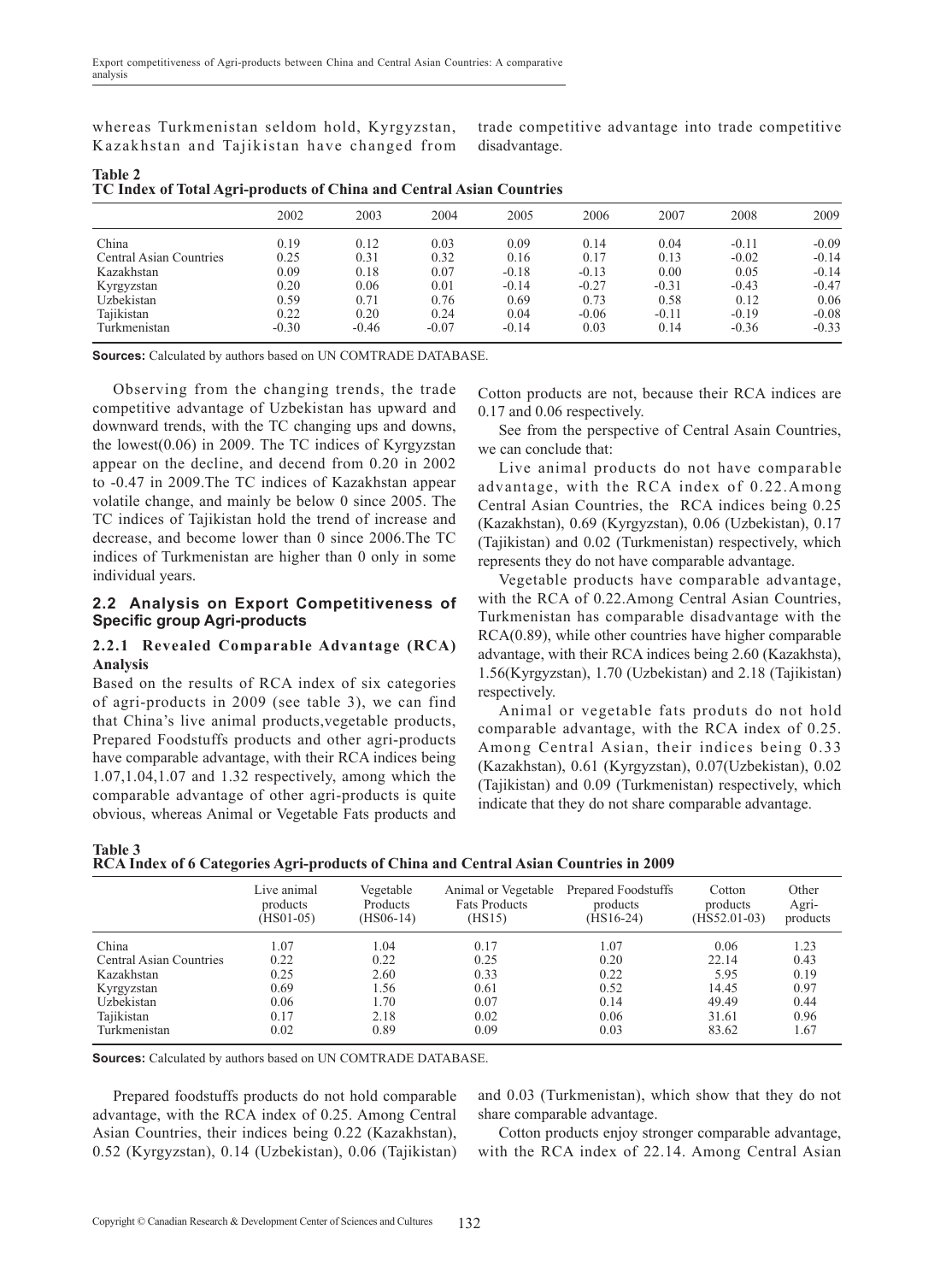Countries, the RCA indices being 5.95(Kazakhstan), 14.45 (Kyrgyzstan), 49.49 (Uzbekistan), 31.61 (Tajikistan), 83.62 (Turkmenistan) respectively, which explain they hold strong comparabel advantage, especially Turkmenistan enjoys the strongest comparable advantage.

Other agri-products do not hold comparable advantage, with the RCA index of 0.43. Among Central Asain Countries, Turkmenistan, with the RCA index of 1.67, has comparable advantage, however, other countries do not, with their indices being 0.19 (Kazakhstan), 0.97 (Kyrgyzstan), 0.44 (Uzbekistan), 0.96 (Tajikistan).

## **2.2.2 Export competitiveness (TC) Analysis**

**Table 4** 

Based on the results of TC index of six categories of agri-products (see table 4), we can find that China's live animal products and Prepared Foodstuffs products have trade competitive advantage, with their TC indices being 0.17 and 0.43 respectively, whereas Vegetable Products, Animal or Vegetable Fats products, Cotton products and Other Agri-products do not, with their TC indices are -0.35, -0.92 -0.92 and -0.59 respectively.

See from the perspective of Central Asian Countries, we can conclude that:

Live animal products do not have trade competitive advantage, with the TC index of -0.60. Among Central Asian Countries, their TC indices being -0.64 (Kazakhstan), -0.40 (Kyrgyzstan), -0.51 (Uzbekistan), -0.53 (Tajikistan) and -0.95 (Turkmenistan) respectively, which represents they do not have trade competitive advantage.

| таріе 4 |                                                                       |  |  |  |
|---------|-----------------------------------------------------------------------|--|--|--|
|         | TC Index of Agri-productsof China and Central Asian Countries in 2009 |  |  |  |

|                         | Live animal<br>products<br>$(HSO1-05)$ | Vegetable<br>Products<br>$(HS06-14)$ | Animal or Vegetable<br><b>Fats Products</b><br>(HS15) | Prepared Foodstuffs<br>products<br>$(HS16-24)$ | Cotton<br>products<br>$(HS52.01-03)$ | Other<br>Agri-<br>products |
|-------------------------|----------------------------------------|--------------------------------------|-------------------------------------------------------|------------------------------------------------|--------------------------------------|----------------------------|
| China                   | 0.17                                   | $-0.35$                              | $-0.92$                                               | 0.43                                           | $-0.98$                              | $-0.59$                    |
| Central Asian Countries | $-0.60$                                | 0.27                                 | $-0.77$                                               | $-0.78$                                        | 1.00                                 | $-0.02$                    |
| Kazakhstan              | $-0.64$                                | 0.53                                 | $-0.65$                                               | $-0.79$                                        | 0.99                                 | $-0.36$                    |
| Kyrgyzstan              | $-0.40$                                | $-0.25$                              | $-0.75$                                               | $-0.74$                                        | 0.98                                 | 0.03                       |
| Uzbekistan              | $-0.51$                                | 0.02                                 | $-0.94$                                               | $-0.57$                                        | 1.00                                 | $-0.12$                    |
| Tajikistan              | $-0.53$                                | 0.03                                 | $-0.97$                                               | $-0.87$                                        | 1.00                                 | 0.93                       |
| Turkmenistan            | $-0.95$                                | $-0.45$                              | $-0.93$                                               | $-0.98$                                        | 1.00                                 | 0.52                       |

**Sources:** Calculated by authors based on UN COMTRADE DATABASE.

Vegetable products have trade competitive advantage, with the TC index of 0.27.Among Central Asian Countries, Uzbekistan and Tajikistan have trade competitive advantage, with their TC indices being 0.53, 0.02 and 0.03 respectively. However, that of Kyrgyzstan and Turkmenistan do not, with the TC being -0.25 and -0.45 respectively.

Animal or vegetable fats products do not hold trade competitive advantage, with the TC index of -0.77. Among Central Asian, the TC indices being -0.65(Kazakhstan), -0.75 (Kyrgyzstan), -0.94 (Uzbekistan), -0.97 (Tajikistan) and -0.93 (Turkmenistan) respectively, which represent that they do not have trade competitiveness.

Prepared foodstuffs products do not hold trade competitive advantage, with the TC index of -0.78. Among Central Asian Countries, the TC indices being -0.79 (Kazakhstan), -0.74 (Kyrgyzstan), -0.57 (Uzbekistan),- 0.87 (Tajikistan) and -0.98 (Turkmenistan), which explain that they hold strong trade competitive disadvantage.

Cotton products enjoy the strongest trade competitive advantage, with the TC index of 1.00. Among Central Asian Countries, the TC indices being 0.99 (Kazakhstan), 0.98 (Kyrgyzstan), 1.00 (Uzbekistan), 1.00 (Tajikistan), 1.00 (Turkmenistan) respectively, which indicate that they share the strongest trade competitive advantage.

Other agri-products do not hold trade competitive advantage, with the TC index of -0.02. Among Central Asain Countries, Kyrgyzstan, Tajikistan and Turkmenistan have trade competitive advantage, with the TC indices being 0.03, 0.93 and 0.52 respectively. however,Kazakhstan and Uzbekistan do not,with the TC index of -0.36 and -0.12 respectively.

## **Conclusions and Implications**

Based on the revealed comparative advantage(RCA) index and trade competitiveness(TC) index, we calculate and compare agri-export competitiveness of China and Central Asain Countries from the perspective of both total and six categories of agri-products, then come to the following conclusions.

(1) From the aspect of total agri-products, China does not have comparable advantage, while Central Asian Countries has changed from comparable advantage into comparable disadvantage. moreover, both China and Central Asian Countries have changed from trade competitive advantage into trade competitive disadvantage. Among Central Asian Countries, Uzbekistan,Tajikistan and Kyrgyzstan have comparable advantage; meanwhile, Uzbekistan has trade competitive advantage, while Tajikistan and Kyrgyzstan have change from trade competitive advantage into trade competitive disadvantage.Kazakhstan and Turkmenistan do not have comparable advantage, and seldom bear any trade competitive advantage.

(2) From the aspect of six categories of agri-products,